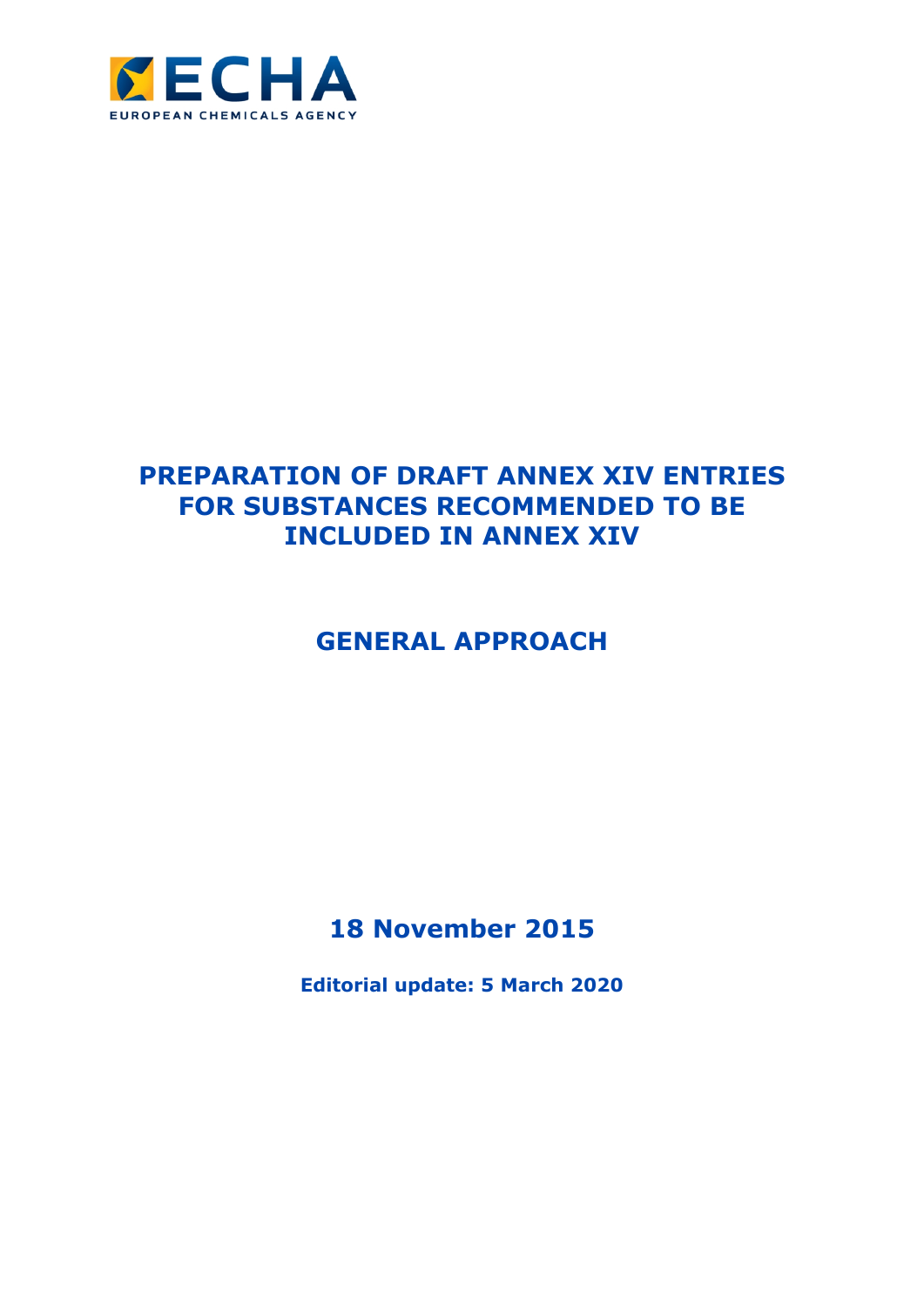### **CONTENTS**

| 2. Intrinsic properties of the substance referred to in Article 57 of REACH 3 |  |
|-------------------------------------------------------------------------------|--|
|                                                                               |  |
|                                                                               |  |
|                                                                               |  |
|                                                                               |  |
| 5. Uses or categories of uses exempted from the authorisation requirement6    |  |
|                                                                               |  |
| 5.2. Exemption of product and process oriented research and development 8     |  |
| Annex 1. Generic exemptions from the authorisation requirement9               |  |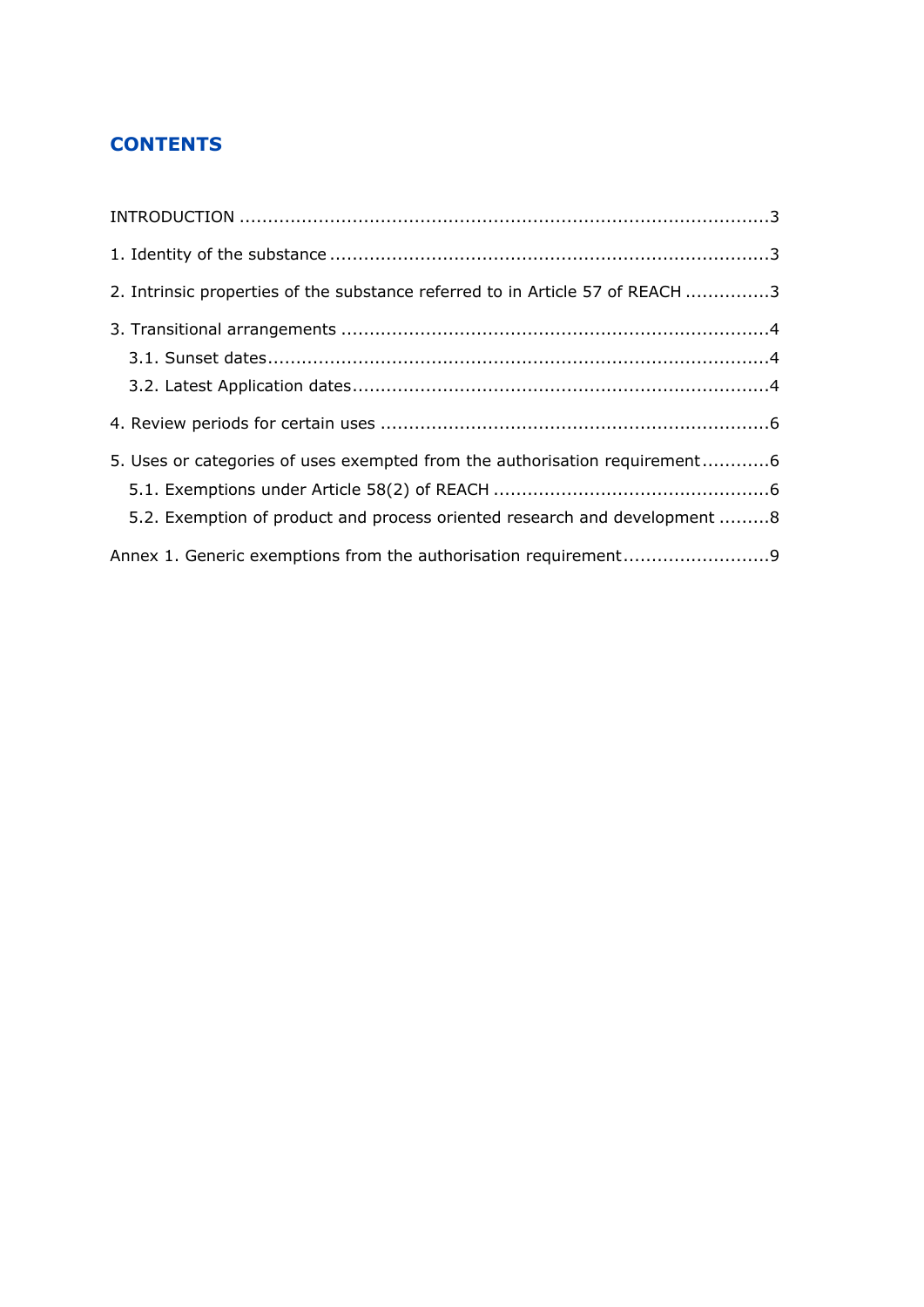# <span id="page-2-0"></span>**INTRODUCTION**

Pursuant to Article 58(3) of the Regulation (EC) No 1907/2006 (REACH) ECHA, taking into account the opinion of the Member State Committee (MSC), has to recommend to the Commission priority substances for inclusion in Annex XIV specifying for each substance recommended for inclusion in Annex XIV the items set out in Article 58(1) of REACH (hereafter referred to as "Annex XIV entries"), i.e., ECHA has to specify in its recommendation the following:

- The identity of the substance
- The intrinsic property (properties) of the substance referred to in Article 57
- Transitional arrangements
	- $\circ$  The sunset date(s)
	- $\circ$  The latest application date(s)
- Review periods for certain uses, if appropriate
- Uses or categories of uses exempted from the authorisation requirement, if any, and conditions for such exemptions, if any

In addition, Article 56(3) of REACH provides that Annex XIV shall specify if the authorisation requirement applies to product and process oriented research and development (PPORD) and if so, the maximum quantity exempted.

Pursuant to Article 58(4) of REACH, prior to sending its recommendation to the Commission, ECHA invites all interested parties to submit comments on its draft recommendation, and in particular on uses which should be exempt from the authorisation requirement. The comments are made available to the MSC which considers them when preparing its opinion. ECHA takes the comments submitted by the interested parties and the MSC opinion into account when finalising its recommendation.

This document sets out how ECHA prepares its draft Annex XIV entries.

# <span id="page-2-1"></span>**1. Identity of the substance**

Identity of the substance is given as provided in the Candidate List of substances of very high concern for Authorisation (the Candidate List)<sup>1</sup>, i.e. the substance name(s), as well as EC number(s) and CAS number(s) where available.

In the consultation of interested parties no comments are expected on the identity of the substances (see also point 2 below).

### <span id="page-2-2"></span>**2. Intrinsic properties of the substance referred to in Article 57 of REACH**

The intrinsic property (properties) referred to in Article 57 of REACH, which led to the identification of the substance as a substance of very high concern (SVHC), is (are) taken from the Candidate List.

The identity of the substance and the intrinsic properties referred to in Article 57 of REACH were confirmed and concluded in the earlier SVHC identification process in accordance with Article 59 of REACH, which led to the inclusion of the substance in the Candidate List. These elements can accordingly not be subject to further scrutiny in this phase of the

<sup>1</sup> See<https://www.echa.europa.eu/candidate-list-table>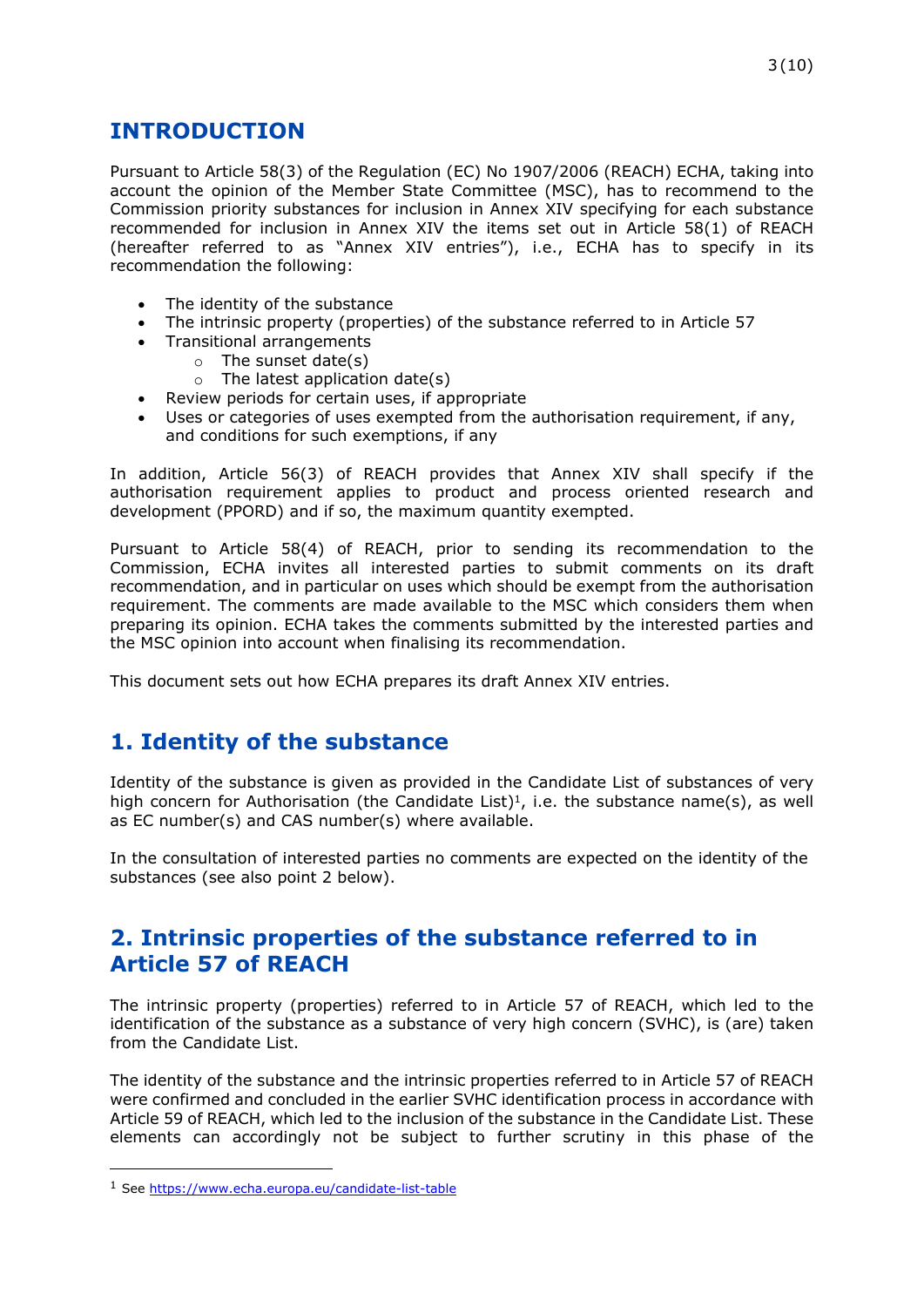authorisation process (recommendation of priority substances for inclusion in Annex XIV) and therefore in principle comments on these elements of the draft recommendation are not considered.

# <span id="page-3-0"></span>**3. Transitional arrangements**

For each substance subject to authorisation, Annex XIV entries need to specify so-called "sunset dates" and "latest application dates" (Article 58(1)(c) of REACH):

- **Sunset date:** *The date(s) from which the placing on the market and the use of the substance shall be prohibited unless an authorisation is granted […] which should take into account, where appropriate, the production cycle specified for that use.*
- **Latest application date:** *A date or dates at least 18 months before the sunset date(s) by which applications must be received if the applicant wishes to continue to use the substance or place it on the market for certain uses after the sunset date(s); these continued uses shall be allowed after the sunset date until a decision on the application for authorisation is taken.*

The sections below describe information that ECHA takes into account for determining the transitional arrangements to be included in ECHA's recommendation for the prioritised substances. Such information relates to organisational and practical aspects from ECHA's and applicants' perspectives.

### <span id="page-3-1"></span>**3.1. Sunset dates**

Article  $58(1)(c)(ii)$  specifies that the latest application date must be at least 18 months before the sunset date. Article  $58(1)(c)(i)$  specifies that the sunset date(s) for uses of a substance should where appropriate take into account the production cycles specified for those uses.

ECHA has so far seen no reasons to deviate from the 18 months set out in the legal text or define criteria for such deviation(s) based on production cycles referred to in Article 58(1)(c)(i). **Therefore, ECHA normally recommends a standard difference of 18 months between the latest application and sunset dates.** 

### <span id="page-3-2"></span>**3.2. Latest Application dates<sup>2</sup>**

#### *Determining the latest application date slots*

Article 58(3) provides that the application and sunset dates shall take account of the Agency's capacity to handle applications for authorisation in the time provided for. To ensure workability for ECHA's Committees and secretariat when processing the applications, it is important that not all applications arrive at the same time. This can be better achieved by setting different latest application dates for (groups of) the recommended substances. Setting different latest application dates will also assist interested parties who may wish, in accordance with the procedure set out in Article 64(2)

<sup>2</sup> The latest application date is the latest date by which applications must be received if the applicant wishes to continue to use the substance or place it on the market for certain uses after the sunset date. The applicants have a possibility to submit their applications at any time before the application date. Applicants may obviously also submit an application after the latest application date. However, such applicants may not use the substance after the sunset date until authorisation has been granted by the Commission for the applied use.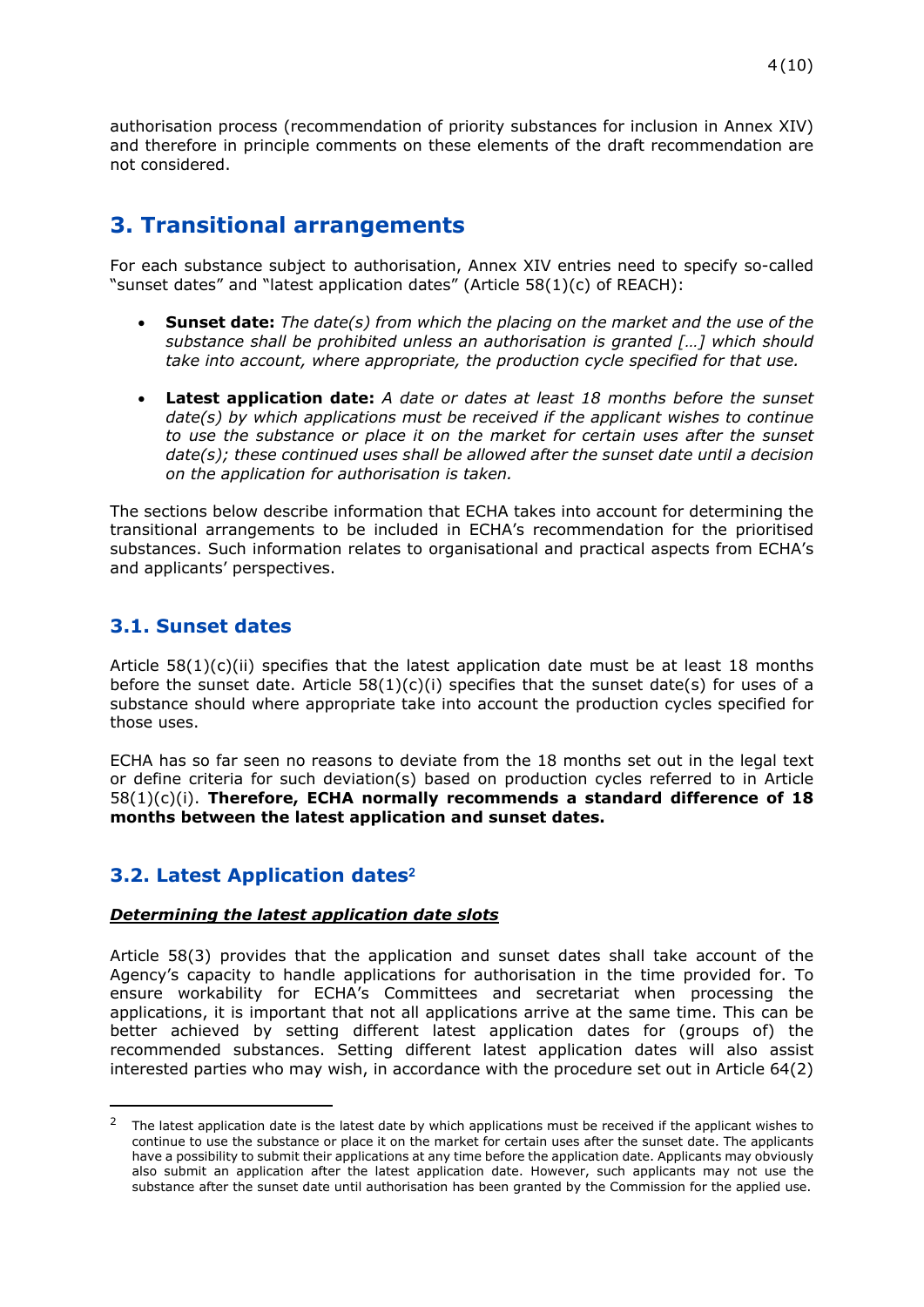of REACH, to provide information on alternative substances or technologies for authorisation applications of uses of different substances included in Annex XIV. Finally, setting different latest application dates will assist the Commission, who has to prepare draft authorisation decisions within three months of receipt of the opinions of ECHA's Risk Assessment and Socio Economic Assessment Committees.

To support the efficient handling of the applications, ECHA has established specific time periods for submitting applications for authorisation ("submission windows") with three months intervals in between, which are normally in February, May, August, and November each year. **ECHA normally recommends that the latest application dates are set in three months intervals which coincide with the (last days of) the submission windows.**

To allow the potential applicants adequate time to prepare their authorisation applications for the substances included in Annex XIV, **ECHA normally recommends that for each recommendation the first latest application date is set at least 18 months after the date of inclusion of the substance into Annex XIV.**<sup>3</sup>

In general, the aim is to have a similar workload for each latest application date slot. However, there may be reasons to allocate in a new recommendation less workload to a certain latest application date. This can be the case where the latest application dates of substances already included in Annex XIV or foreseen to be included $4$  in this Annex are expected to coincide with those in the new recommendation.

#### *Allocation of substances to the latest application date slots*

Article 62(3) stipulates that applications may be made for several substances that meet the definition of a group of substances in Section 1.5 of Annex XI of REACH. As for such substances common applications are expected to be received, **ECHA normally recommends to allocate substances potentially fulfilling the definition of a group to the same latest application date slot**.

Although the time differences between the latest application dates set out in a recommendation (i.e. 3-6 months) can be considered as minor compared to the total time reserved for the potential applicants to prepare their applications, it is suggested to allocate to the "later" latest application date slots substances with uses which may require more time to prepare an application.

In a recommendation, latest application date slots will normally correspond to 18, 21 and 24 months after inclusion in Annex XIV.

Some of the aspects that can be taken into account by ECHA when comparing recommended substances in terms of the time required to prepare applications are described in detail in the Practical implementation document for the Annex XIV entries approach<sup>5</sup>. These include:

<sup>&</sup>lt;sup>3</sup> It should be recalled that it is the Commission who decides on the actual latest application and sunset dates taking into account ECHA's recommendation. Thus, the Commission may decide on different latest application dates and sunset dates than those proposed in the recommendation. In addition, the final dates in the Commission decision may be adjusted to coincide with the submission windows. Finally, the exact date when the Commission takes such decision cannot be predicted at the time the recommendation is finalised. Therefore, the recommendation does not provide a numerical date for the first latest application date.

<sup>4</sup> i.e. substances of previous recommendations which have not yet been included by the Commission into Annex XIV.

<sup>5</sup>Link to the Practical implementation document for the Annex XIV entries approach: [https://echa.europa.eu/documents/10162/17232/recom\\_gen\\_approach\\_draft\\_axiv\\_entries\\_impl\\_doc\\_2020\\_en](https://echa.europa.eu/documents/10162/17232/recom_gen_approach_draft_axiv_entries_impl_doc_2020_en.pdf) [.pdf](https://echa.europa.eu/documents/10162/17232/recom_gen_approach_draft_axiv_entries_impl_doc_2020_en.pdf)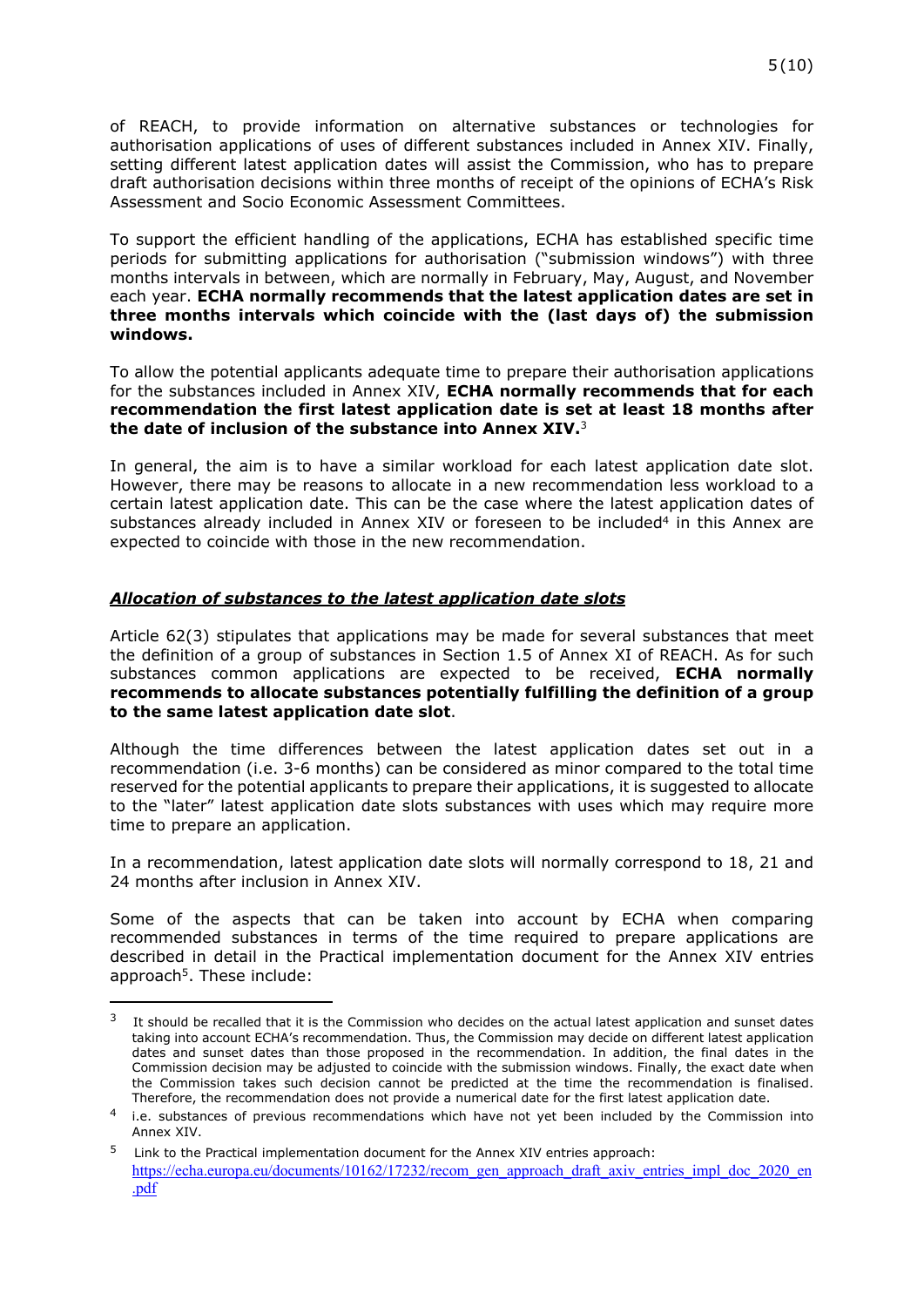- structure and complexity of supply chain;
- registration requirements

It should be emphasized that the present lack of alternatives to (some of) the uses of a substance or the time needed to transfer to alternatives is not considered as a viable reason for prolonging the latest application dates. These aspects are considered in the next phase of the authorisation process, i.e. when assessing an authorisation application. Article 55 of REACH explicitly stipulates that applicants for authorisation shall analyse the availability of alternatives and consider their risks, and the technical and economic feasibility of substitution (this has to be included in the analysis of alternatives to be submitted as part of the authorisation application in accordance with Art. 62 (4e)). This information will be taken into account by the Risk Assessment and Socio-Economic Analysis Committees when forming their opinions and by the Commission when taking the final decision on an authorisation application. This may have an impact on the decision to grant an authorisation for the use(s) applied for and the length of the time limited review period of the authorisation.

As mentioned above, when allocating the recommended substances to the determined slots, the associated (foreseen) workload should also be taken into account. The prediction of the workload resulting from inclusion of different substances in Annex XIV is highly uncertain. The current experience, number of registrations and of registered uses (in the scope of authorisation), are used as rough indicators to estimate ECHA's workload.

# <span id="page-5-0"></span>**4. Review periods for certain uses**

According to Article 58(1) of REACH it is possible to set review periods for certain uses, if appropriate, in Annex XIV.

All decisions granting an authorisation will include review periods which will be based on case specific information provided in the applications for authorisation. ECHA has published guidance<sup>6</sup> on the type of information in an application for authorisation which may influence the length of the review period when granting an authorisation, in order to increase the predictability of review periods for granted authorisations.

As a consequence, it does not seem appropriate to propose a draft Annex XIV entry for review periods. Therefore, **ECHA normally does not recommend review periods**.

### <span id="page-5-1"></span>**5. Uses or categories of uses exempted from the authorisation requirement**

### <span id="page-5-2"></span>**5.1. Exemptions under Article 58(2) of REACH**

According to Article 58(2) of REACH it is possible to exempt from the authorisation requirement uses or categories of uses '*provided that, on the basis of the existing specific Community legislation imposing minimum requirements relating to the protection of human health or the environment for the use of the substance, the risk is properly controlled*'.

<sup>&</sup>lt;sup>6</sup> See RAC's and SEAC's approach for establishing the length of the review period ([https://echa.europa.eu/documents/10162/17091/seac\\_rac\\_review\\_period\\_authorisation\\_en.pdf](https://echa.europa.eu/documents/10162/17091/seac_rac_review_period_authorisation_en.pdf)).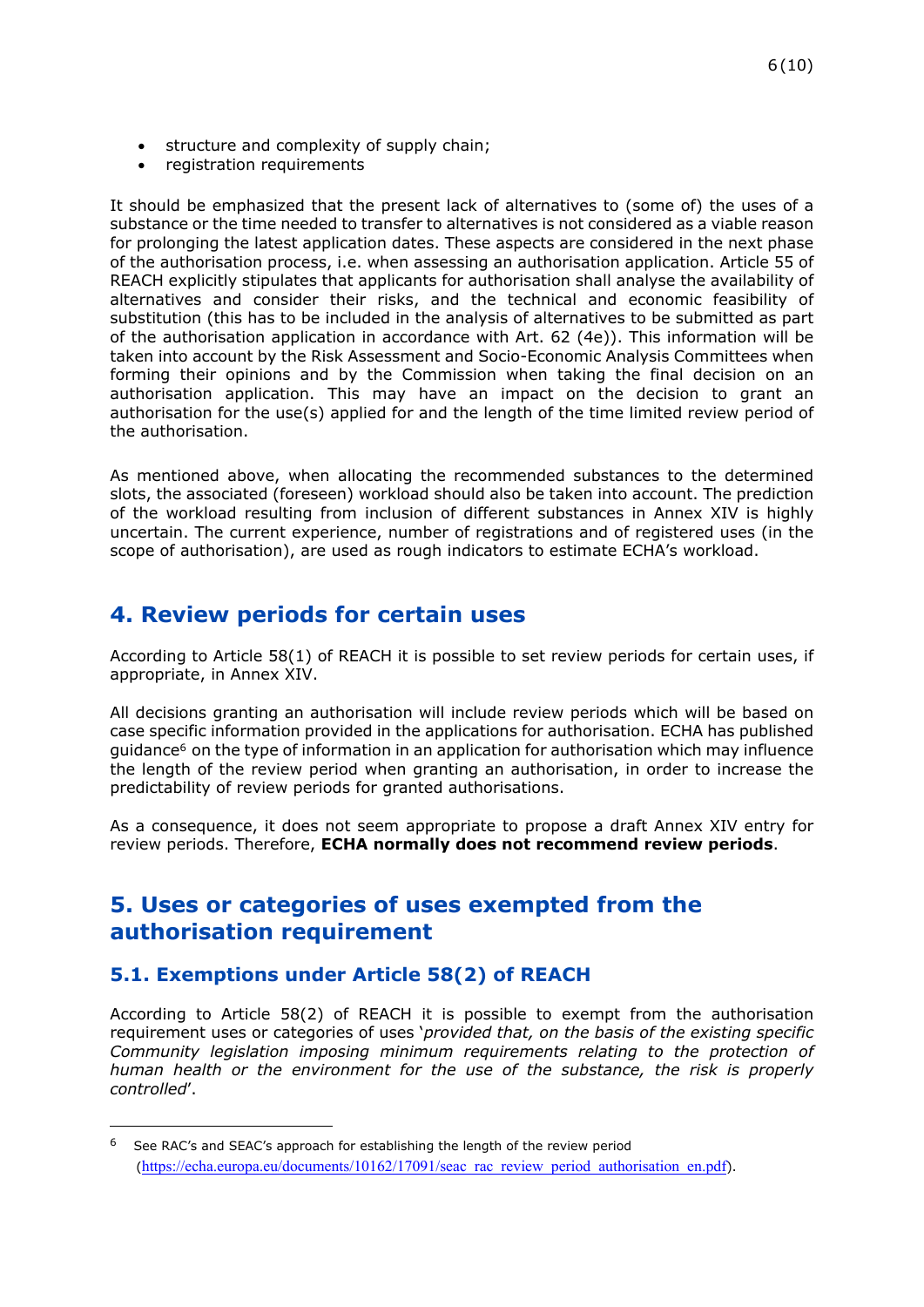The decision to grant an exemption from the authorisation requirement under Article 58(2) is taken by the Commission, based on ECHA's recommendation. The Commission enjoys discretion in deciding whether or not to provide exemptions from authorisations pursuant to Article 58(2) of REACH within the limits of EU law, including the proportionality principle. It should however be recalled that the discretion to grant an exemption provided for in Article 58(2) of REACH is an exception to the rule that the placing on the market and the use of substances of very high concern should be subject to authorisation, one of the purposes of which is to ensure they are phased out where economically and technically feasible (Article 55 of REACH).

ECHA further recalls that it is apparent from the terms of Article 58(2) that:

(a) The obtaining of an exemption is a possibility and not an entitlement;

(b) The discretion afforded to the Commission only ever arises where there is specific minimum EU legislation in place imposing minimum requirements relating to the protection of human health and/or the environment for the use of the substance ensuring the risk is properly controlled; it should be noted that in the absence of existing specific EU legislation in force, the Commission cannot grant an exemption on the basis of Article 58(2) of REACH in respect of the substance listed in Annex XIV of REACH; thus, national legislation or nonbinding EU acts addressing such use is not a sufficient ground for the Commission to grant such an exemption<sup>7</sup>;

<span id="page-6-0"></span>(c) Risk assessment and the question as to whether individual operators are able to control risks associated with the use of a substance of very high concern are not included among the criteria that may constitute a basis for the granting of exemptions of a use. In the absence of specific Union legislation the Commission has no discretion to grant an exemption under Article 58(2) of REACH regardless of the outcome of risk assessment.

In preparing its recommendation ECHA will consider the following elements in deciding whether to recommend an exemption of a use of a substance<sup>[7](#page-6-0)</sup>:

- There is existing EU legislation (i.e., rules of law adopted by a European Union entity intended to produce binding effects) addressing the specific use (or categories of use) that is proposed to be exempted. Special attention has to be paid to the definition of use in the legislation in question compared to the REACH definition of use set out in Article 3(24) of REACH. Furthermore, the reasons for and effect of any exemptions from the requirements set out in the legislation have to be assessed;
- The existing EU legislation properly controls the risks to human health and/or the environment from the use of the substance arising from the intrinsic properties of the substance that are specified in Annex XIV; generally, the legislation in question should specifically refer to the substance to be included in Annex XIV either by naming the substance or by referring to a group of substances that is clearly distinct from other substances. A mere reference to carcinogenic, mutagenic or reprotoxic substances is too general and requires case-by-case assessment;
- The existing EU legislation imposes minimum requirements which properly control the risks of the use. The piece of legislation (i) has to define the minimum standard to be adopted in the interest of public health or the environment and (ii) allows EU Member States to impose more stringent requirements than the specific minimum requirements set out in the EU legislation in question. Legislation setting only a general framework of requirements or the aim of imposing measures (e.g., EU legislation which provides Member States the possibility to impose less stringent

<sup>7</sup> For further information, see the judgment of the General Court in Case T-360/13, *Verein zur Wahrung von Einsatz und Nutzung von Chromtrioxid und anderen Chrom-VI-verbindungen in der Oberflächentechnik eV (VECCO) vs European Commission.*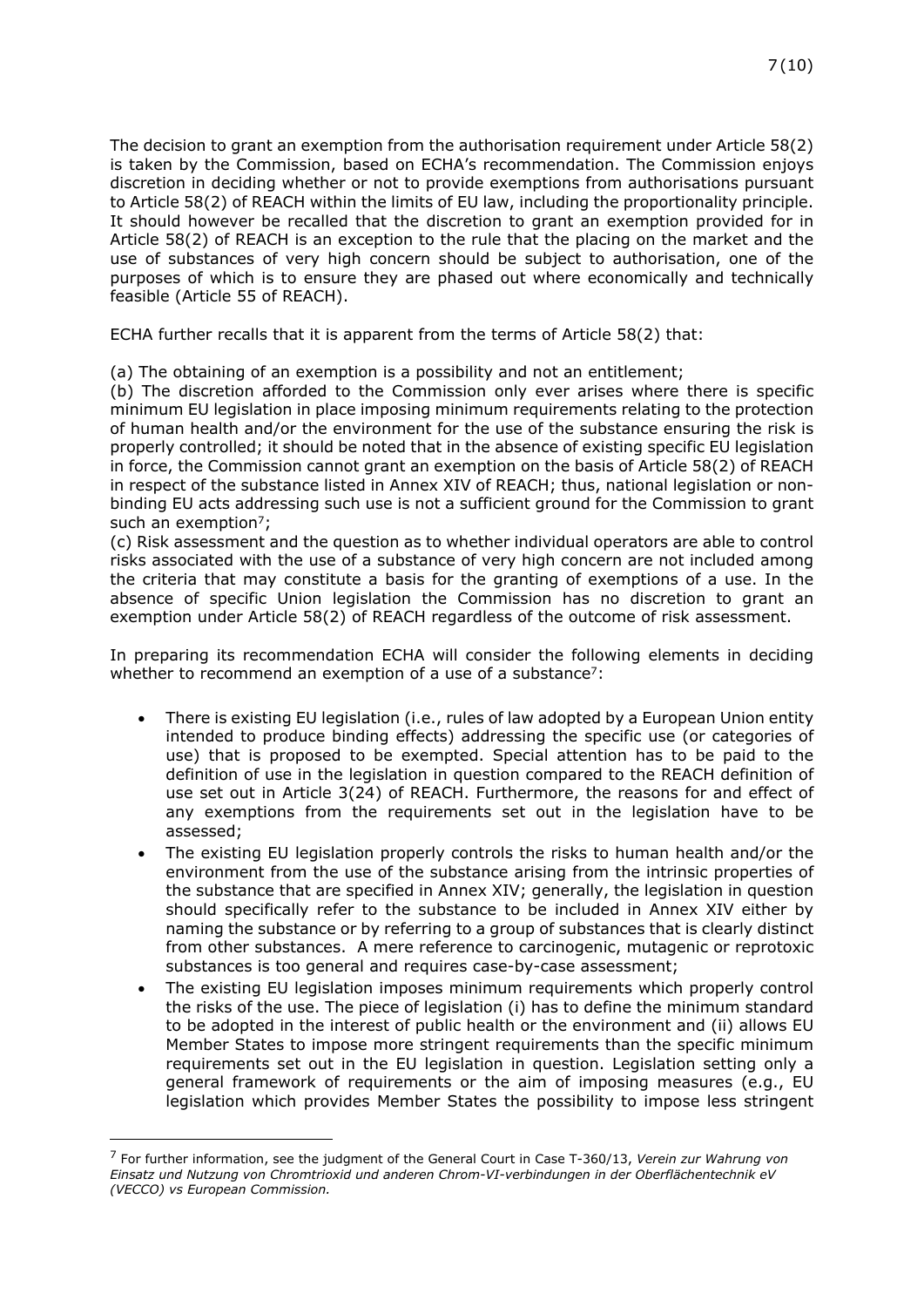requirements than that suggested by the EU legislation in question) or not clearly specifying the actual type and effectiveness of measures to be implemented is not regarded as sufficient to meet the requirements under Article 58(2) of REACH. Furthermore, it can be implied from the REACH Regulation that attention should be paid as to whether and how the risks related to the life-cycle stages resulting from the uses in question (i.e. service-life of articles and waste stage(s), as relevant) are covered by the legislation.

#### **ECHA will use the above considerations when assessing information that is submitted during the consultation on the draft recommendation in the context of suggestions for exemptions from the authorisation requirement in accordance with Article 58(2).**

Interested parties when preparing any suggestions on exemptions for authorisation under Article 58(2) of REACH are advised to take into account ECHA's responses to comments on similar requests for exemptions submitted by interested parties in earlier consultations on ECHA's draft recommendations.<sup>8</sup> Furthermore, it should be noted that if a use falls under the generic exemptions from authorisation (see Annex 1), there is no need to propose an additional specific exemption.

### <span id="page-7-0"></span>**5.2. Exemption of product and process oriented research and development**

The Annex XIV entries for substances recommended for inclusion in Annex XIV may include a specific exemption for the use of the substance in product and process oriented research and development (PPORD) up to a defined quantity (Article 56(3)).

So far ECHA has not considered it appropriate to recommend specific exemptions for PPORD. However, ECHA notes that an operator may use a substance included in Annex XIV for a PPORD activity if that operator has obtained authorisation for that use of the substance in accordance with Articles 60 to 64 of REACH.

<sup>8</sup> These responses to comments can be found at the following webpage: <https://www.echa.europa.eu/previous-recommendations>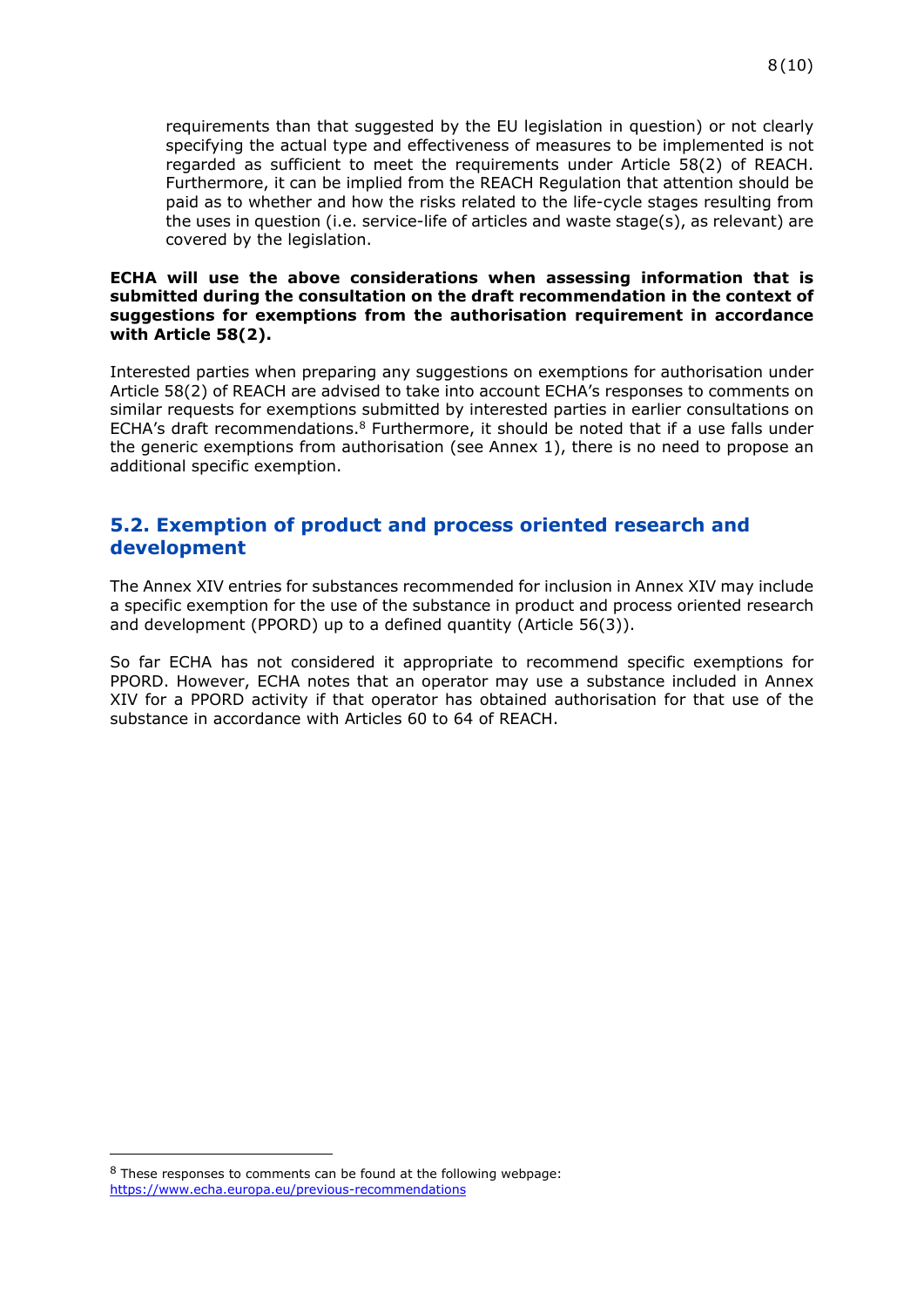### <span id="page-8-0"></span>**Annex 1. Generic exemptions from the authorisation requirement**

#### **1. Exemptions for all intrinsic properties**

On-site isolated intermediates and transported isolated intermediates (Art. 2(8)(b) REACH).

Use in medicinal products for human or veterinary use within the scope of Regulation (EC) No 726/2004, Directive 2001/82/EC of the European Parliament and of the Council of 6 November 2001 on the Community code relating to veterinary medicinal products\* and Directive 2001/83/EC of the European Parliament and of the Council of 6 November 2001 on the Community code relating to medicinal products for human use (Art. 2(5)(a) REACH).

\* Directive 2001/82/EC will be repealed and replaced by Regulation (EU) 2019/6 on veterinary medicinal products from 28 January 2022

Use in food or feedingstuffs according to Regulation (EC) No 178/2002 including use: - as a food additive in foodstuffs within the scope of Council Directive 89/107/EEC\* of 21 December 1988 on the approximation of the laws of the Member States concerning food additives authorised for use in foodstuffs intended for human consumption;

- as a flavouring in foodstuffs within the scope of Council Directive 88/388/EEC\* as a flavouring in foodstuffs within the scope of Council Directive 88/388/EEC of 22 June 1988 on the approximation of the laws of the Member States relating to flavourings for use in foodstuffs and to source materials for their production and Commission Decision 1999/217/EC\*\* of 23 February 1999 adopting a register of flavouring substances used in or on foodstuffs drawn up in application of Regulation (EC) No 2232/96 of the European Parliament and of the Council;

- as an additive in feeding stuffs within the scope of Regulation (EC) No 1831/2003 of the European Parliament and of the Council of 22 September 2003 on additives for use in animal nutrition;

- in animal nutrition within the scope of Council Directive 82/471/EEC\*\*\* of 30 June 1982 concerning certain products used in animal nutrition (Art. 2(5)(b) REACH).

\* Council Directive 89/107/EEC and Council Directive 88/388/EEC have been replaced by Regulation (EC) No 1333/2008 on food additive from 20 January 2010

\*\* Commission Decision 1999/217/EC has been replaced by Regulation (EU) No 872/2012 from 22 April 2013

\*\*\* Council Directive 82/471/EEC has been replaced by Regulation (EC) 767/2009 from 1 September 2010

Scientific research and development, i.e., use in scientific experimentation, analysis or chemical research carried out under controlled conditions in a volume less than one tonne per year

(Art. 3(23) and 56(3) REACH).

Use in plant protection products within the scope of Council Directive 91/414/EEC\* (Art.56(4)(a) REACH).

\* Directive 91/414/EEC has been replaced by Council Regulation (EC) No 1107/2009 from 14 June 2011